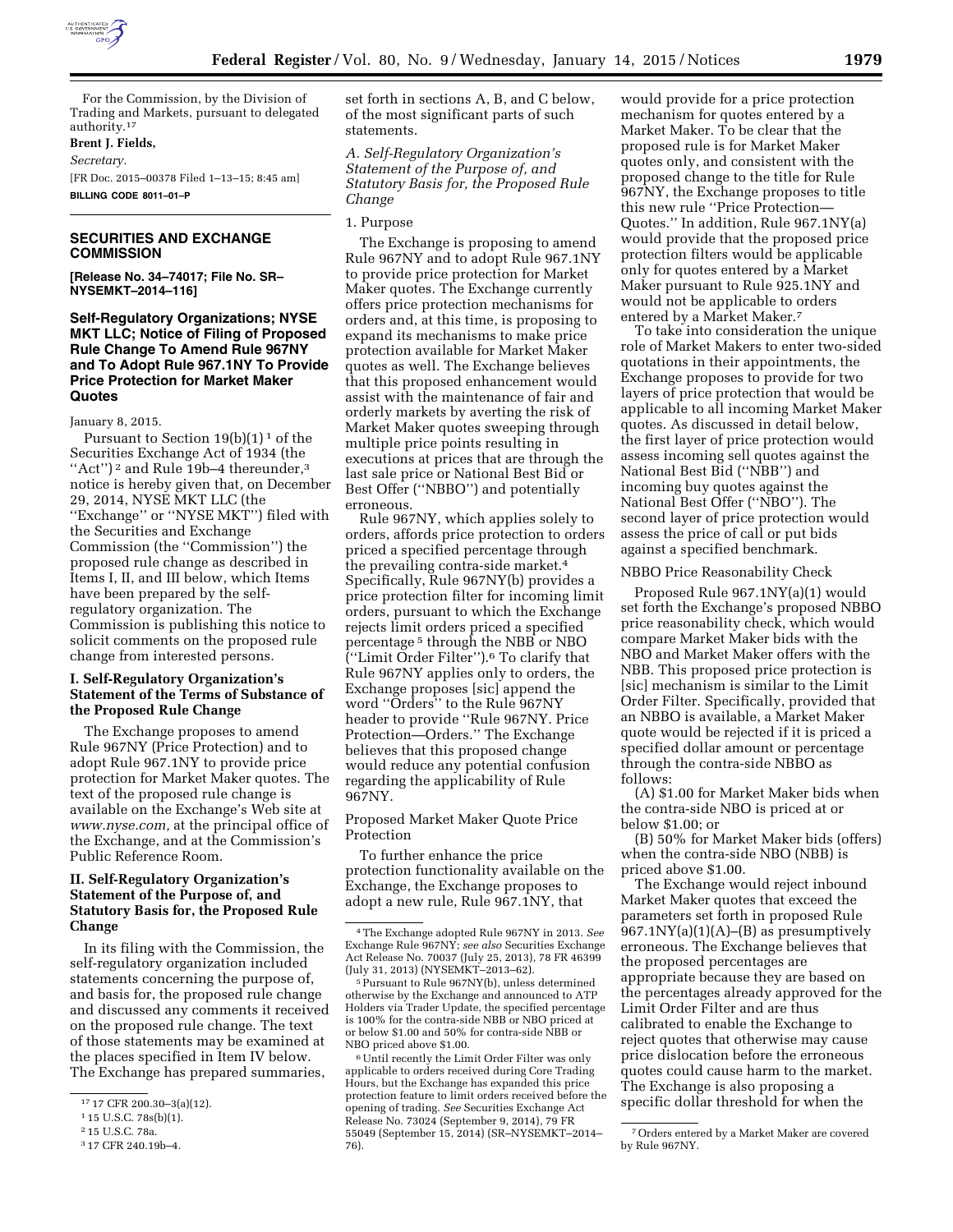NBO is priced at or below \$1.00 because the Exchange believes that the specified dollar amount provides more granular price protection than a percentage-based protection. For example, if the NBO were \$0.06, when using a 100% filter, the Exchange would be required to reject any bids priced \$0.12 or more. For such low-priced NBOs, the Exchange believes it is appropriate to provide Market Makers with the ability to enter quotes at least \$1.00 higher than the prevailing NBO.8

In addition, pursuant to proposed Rule 967.1NY(a)(1)(A), Market Maker offers that arrive when the NBB is priced at or below \$1.00 would not be subject to this filter. The Exchange believes that when the NBB is priced at or below \$1.00, the price of an offer

would be bound by \$0.00, and therefore an offer would always be less than \$1.00 away from the NBB. Such offer prices would likely not be erroneous and therefore the Exchange does not believe it necessary to reject such Market Maker offers.

Because there may be market scenarios that require the proposed parameters to be adjusted, for example, during periods of extreme price volatility, the Exchange further proposes to specify that the Exchange may revise these parameters, provided such revised parameters are announced to ATP Holders via a Trader Update.9

As an additional safeguard and riskcontrol feature, if a Market Maker quote is rejected pursuant to paragraph (a)(1) of this proposed Rule, the Exchange

would also cancel any resting same-side quote in the affected series from that Market Maker.10 The Exchange believes it is appropriate to reject any resting same-side quote because when a Market Maker submits a new quote, that Market Maker is implicitly instructing the Exchange to cancel any resting quote in that same series. Thus, even if the new quote is rejected because it is priced a specified dollar amount or percentage through the contra-side NBBO, in violation of proposed Rule 967.1NY(a)(1), the Market Maker's implicit instruction to cancel the resting quote remains valid nonetheless.

The following examples, which are based on the below market scenario, illustrate how the proposed Rule 967.1NY(a) would operate:

| Option series | <b>NBBO</b>                          | Option series                                                       | <b>NBBO</b>                           |
|---------------|--------------------------------------|---------------------------------------------------------------------|---------------------------------------|
|               | $\frac{1}{2}$ \$6.00 $\times$ \$6.20 | December \$30 Puts    \$0.06 $\times$ \$0.10.<br>December \$35 Puts | $\frac{1}{2}$ \$0.60 $\times$ \$0.65. |

*Example 1—Proposed Rule 967.1NY(a)(1)(A): \$1.00 for Market Maker bids if the contra-side NBO is priced at or below \$1.00.* A Market Maker submits a \$1.50 bid for the December \$30 puts where the NBO is \$0.10. As this is \$1.00 or more above the NBO (\$0.10 plus \$1.00 = \$1.10), the Exchange would reject the Market Maker bid.

*Example 2—Proposed Rule 967.1NY(a)(1)(A): Market Maker offers that arrive when the NBB is priced at or below \$1.00 are not subject to this filter.*  From the options chain above, the options that have a NBB at or below \$1.00 are the December \$30 and \$35 puts. As these options have a NBB below \$1.00 (and the offer is bound by \$0.00—less than \$1.00 away from the NBB), there are no price protection filters and Market Maker offers in these options would be subject to standard quote processing without delay.

*Example 3—Proposed Rule 967.1NY(a)(1)(B): 50% for Market Maker bids when the contra-side NBO is priced above \$1.00.* A Market Maker submits a bid of \$9.30 for the December \$35 calls where the NBO is \$6.20. As this is 50% greater than the NBO (\$6.20 plus 50% = \$9.30), the Exchange would reject the Market Maker bid.

*Example 4—Proposed Rule 967.1NY(a)(1)(B): 50% for Market Maker offers when the contra-side NBB is* 

*priced above \$1.00.* A Market Maker submits a \$0.60 offer for the December \$40 calls when the NBB is \$2.82. As this is 50% or more below the NBB (\$2.82 minus  $50\% = $1.41$ , the Exchange would reject the Market Maker offer as erroneous.

Underlying Stock Price/Strike Price Check

Proposed Rule 967.1NY(a)(2) and (3) would set forth the Exchange's proposed second layer of price protection filters for Market Maker quotes. These price protection mechanisms would be applicable when either there is no NBBO available, for example, during pre-opening or prior to conducting a reopening after a trading halt, or if the NBBO is so wide as to not to reflect an appropriate price for the respective options series.

Proposed Rule 967.1NY(a)(2) would provide price protection for Market Maker bids in call options. As proposed, if such bids equal or exceed the price of the underlying security, the Market Maker bid would be rejected.11 With a call bid, a Market Maker is bidding to buy an option that would be exercised into the right to acquire the underlying security. The Exchange does not believe that a derivative product, which conveys the right to purchase a security underlying the derivative, should ever be priced higher than the prevailing

price of the underlying security itself. Accordingly, the Exchange believes it is appropriate to reject Market Maker bids for call options that are equal to or in excess of the price of the underlying security.

As proposed in new Rule 967.1NY(a)(2)(A), before the underlying security is open, the Exchange would use the previous day's closing price to determine the price of the underlying security. The Exchange proposes to use the prior day's closing price because, although the underlying securities may trade in the equities markets outside of 9:30 a.m. ET to 4:00 p.m. ET, the equities market is generally not as liquid during this time and equity market makers generally do not have quoting obligations in after-hours trading. Therefore, the Exchange believes that using the previous day's closing price based on trading during Core Trading Hours, when the market is most liquid provides a more accurate benchmark and thus a more precise price protection filter for underlying securities that have not yet opened. Per proposed Rule 967.1NY(a)(2)(B), once the underlying security has opened, the Exchange would use the consolidated last sale price to determine the price of the underlying security. Per proposed Rule 967.1NY(a)(2)(C), during a trading halt of the underlying security, the Exchange would use the consolidated last sale

<sup>8</sup>The Exchange notes that it continually assesses whether its price protection mechanisms are appropriately calibrated and if it proposes to amend

the percentages for the Limit Order Filter, it would do so by means of a separate rule filing.

<sup>9</sup>*See* proposed Rule 967.1NY(a)(1)(A)–(B) (setting forth the specified dollar amount or percentages

<sup>&#</sup>x27;'unless determined otherwise by the Exchange and announced to ATP Holders via Trader Update'').

<sup>10</sup>*See* proposed Rule 967.1NY(b).

<sup>11</sup>*See* proposed Rule 967.1NY(a)(2).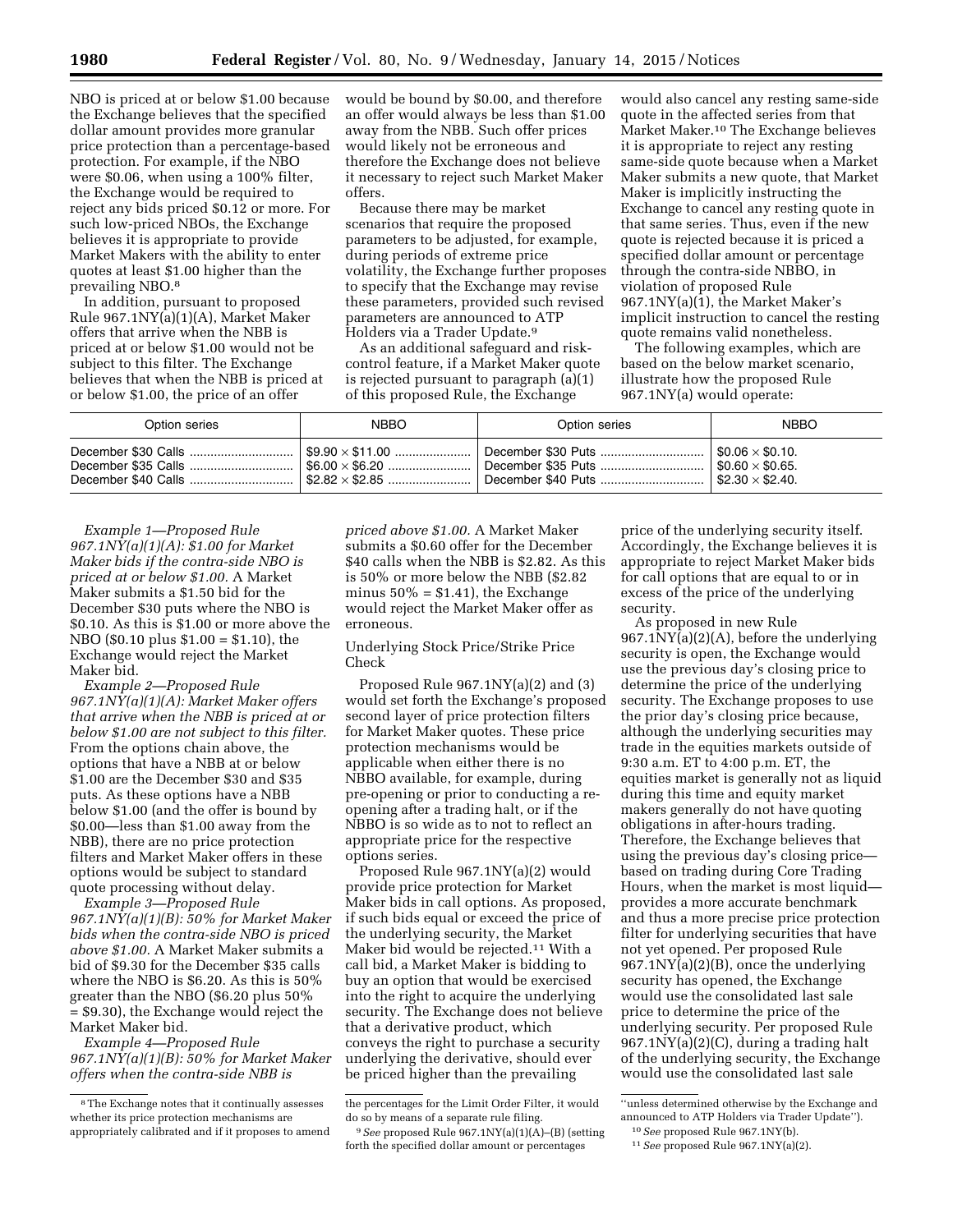reported immediately prior to the trading halt to determine the price of the underlying security. The Exchange believes that the consolidated last sale price for an underlying security that has already opened would provide the most accurate benchmark because the market is most liquid during Core Trading Hours.

Proposed Rule 967.1NY(a)(3) would provide for price protection for Market Maker bids in put options. The value of a put can never exceed the strike price of the option, even if the stock goes to zero. For example, a put with a strike price of \$50 gives the holder the right to sell the underlying security for \$50 (no more, or no less), therefore it would be illogical to pay more than \$50 for the right to sell that underlying security, no matter what the price of the underlying security. As proposed, the Exchange would deem any put bid that equals or exceeds the strike price of the option series to be erroneous and the Exchange believes it would be appropriate to reject such bids.12

As an additional safeguard and risk control feature, when a Market Maker quote is rejected pursuant to paragraph (a)(2) or (a)(3) of this Rule, the Exchange would also cancel all resting quote(s) in the affected class(es) from that Market Maker and shall not accept new quote(s) in the affected class(es) until the Market Maker submits a message (which may be automated) to the Exchange to enable the entry of new quotes.<sup>13</sup> The Exchange believes that this temporary suspension from quoting in the affected option class(es) would operate as a safety valve that forces Market Makers to re-evaluate their positions before requesting to reenter the market.

Consider the following examples which are based on the following: Underlying Security Price = \$50 December \$50 Calls—December \$50 Puts

December \$70 Calls—December \$70 Puts

*Example 1—Proposed Rule 967.1NY(a)(2)(B): MM bid for Call rejected if the price of bid is equal to or greater than the price of the underlying security.* A Market Maker submits a quote that contains a \$53 bid for the December \$50 calls. With the underlying security having a last sale price of \$50, the Exchange would deem any bid for \$50 or more (for the right to buy stock at \$50) as erroneous and would therefore reject the bid(s).14

*Example 2—Proposed Rule 967.1NY(a)(3): MM bid for Put rejected if the price of bid is equal to or greater than the strike price of the option.* A Market Maker submits a quote that contains a \$70 bid for the December \$70 puts. The most the December \$70 puts could ever be worth is \$70 even if the underlying security goes to zero. The Exchange would deem any bid to pay \$70 or more for the December \$70 puts to be an erroneous quote and would therefore reject the put bid.15

The Exchange believes that the proposed extension of the Exchange's price protection functionality to Market Maker quotes would assist with the maintenance of fair and orderly markets by averting the risk of Market Maker quotes sweeping through multiple price points resulting in executions at prices that are through the last sale price or NBBO and potentially erroneous. The Exchange notes that it retains the ability to disable these price protection features in response to market events.16

#### Implementation

The Exchange will announce the implementation date of the proposed rule change via Trader Update. The Trader Update will be issued at least 30 days prior to implementation to help ensure participants, in particular Market Makers, have sufficient notice prior to introducing the new functionality.

#### 2. Statutory Basis

The statutory basis for the proposed rule change is Section 6(b)(5) of the Securities Exchange Act of 1934 (the "Act"),<sup>17</sup> which requires the rules of an exchange to promote just and equitable principles of trade, to remove impediments to and perfect the mechanism of a free and open market and a national market system and, in general, to protect investors and the public interest.

The Exchange believes that this proposal meets these requirements because it would assist with the maintenance of a fair and orderly market by introducing new price protections that would help to mitigate the risks associated with the entry of quotes that are priced a specified dollar amount or percentage through the last sale or prevailing contra-side market,

which the Exchange believes is evidence of error. By rejecting such quotes, the Exchange believes it is promoting just and equitable principles of trade by preventing potential price dislocation that could result from erroneous Market Maker quotes sweeping through multiple price points resulting in executions at prices that are through the last sale price or NBBO. Specifically, when an NBBO is available, the Exchange believes rejecting Market Maker quotes priced a specified dollar amount or percentage through the contra-side NBBO would remove impediments to and perfect the mechanism of a free and open market and protect investors and the public interest because it would enable the Exchange to avoid the submission of erroneous quotes that otherwise may cause price dislocation before such quotes could cause harm to the market.

The Exchange believes that proposed percentages are reasonable as they are based on the percentages already approved for the Limit Order Filter. In addition, the Exchange believes that the addition of specified dollar thresholds when the NBO is equal to or below \$1.00 is consistent with the Act because it would assist with the maintenance of a fair and orderly market by offering Market Maker quotes more precise price protection. Moreover, the Exchange believes it is appropriate to place no limit on Market Maker offers that arrive when the NBB is priced at or below \$1.00 because when the NBB is priced at or below \$1.00, the price of an offer would be bound by \$0.00, and therefore an offer would always be less than \$1.00 away from the NBB—and therefore, not likely to be erroneous and not requiring price protection.

Similarly, the Exchange also believes that when no NBBO is available, the Exchange's proposed use of benchmarks to check the reasonability of Market Maker bids for call and put options would assist with the maintenance of a fair and orderly market by affording a second layer of price protection to Market Maker quotes. The Exchange believes these additional price reasonability checks on Market Maker bids would remove impediments to and perfect the mechanism of a free and open market and protect investors and the public interest because the proposed check would reject Market Maker bids that are priced higher than the corresponding benchmark, which would be the price of the underlying security for call options and the strike price for put options.

The Exchange also believes the additional risk controls that result in the cancellation of a Market Maker's resting

<sup>12</sup>*See* proposed Rule 967.1NY(a)(3).

<sup>13</sup>*See* proposed Rule 967.1NY(b).

<sup>14</sup>The Exchange would also cancel any resting quote(s) in the affected class(es) from that Market Maker and will not accept new quote(s) in the

affected class(es) until the Market Maker submits a message (which may be automated) to the Exchange to enable the entry of new quotes. *See* proposed Rule 967.1NY(b).

<sup>15</sup> *Id.* 

<sup>16</sup>The Exchange may disable the Underlying Stock Price/Strike Price Check by security without affecting the status of the NBBO Price Reasonability Checks.

<sup>17</sup> 15 U.S.C. 78f(b).